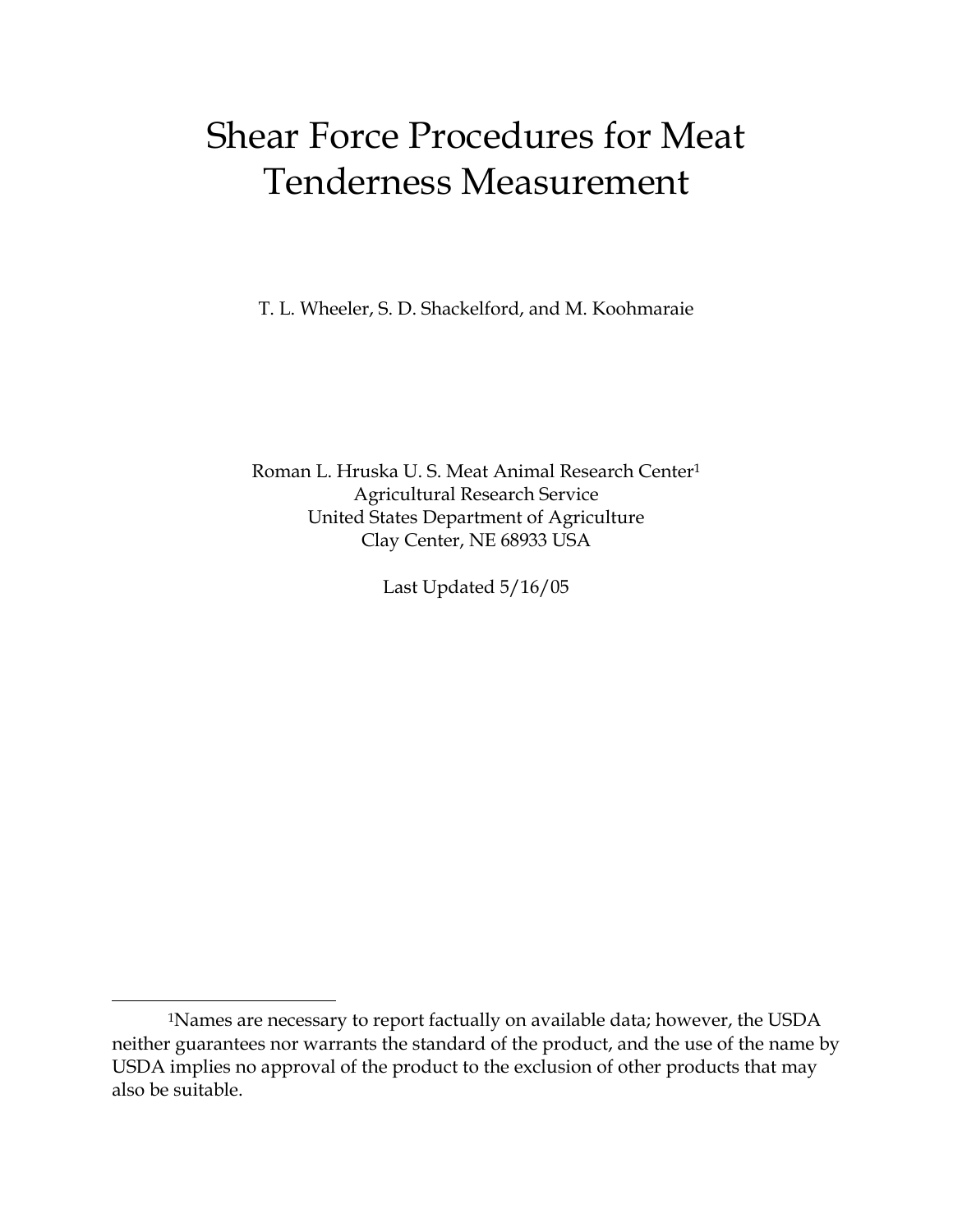2

We have systematically attempted to determine the most accurate and repeatable method to measure shear force and sensory tenderness of cooked meat. A major factor affecting the repeatability of shear force and sensory tenderness is the cooking method used. The most repeatable method we have tested is belt grill cookery. Cooking oneinch thick steaks and chops for a constant amount of time with a belt grill is much more repeatable  $(R = .85 \text{ vs } .64)$  than cooking to a constant endpoint temperature using openhearth electric broilers. Longissimus shear force can be determined more easily and with greater precision ( $R = .89$  vs  $.85$ ) using slice shear force as compared with Warner-Bratzler shear force. Therefore, shear force can be determined most precisely combining belt grill cookery with slice shear force. However, other cooking methods also may provide consistent cooking.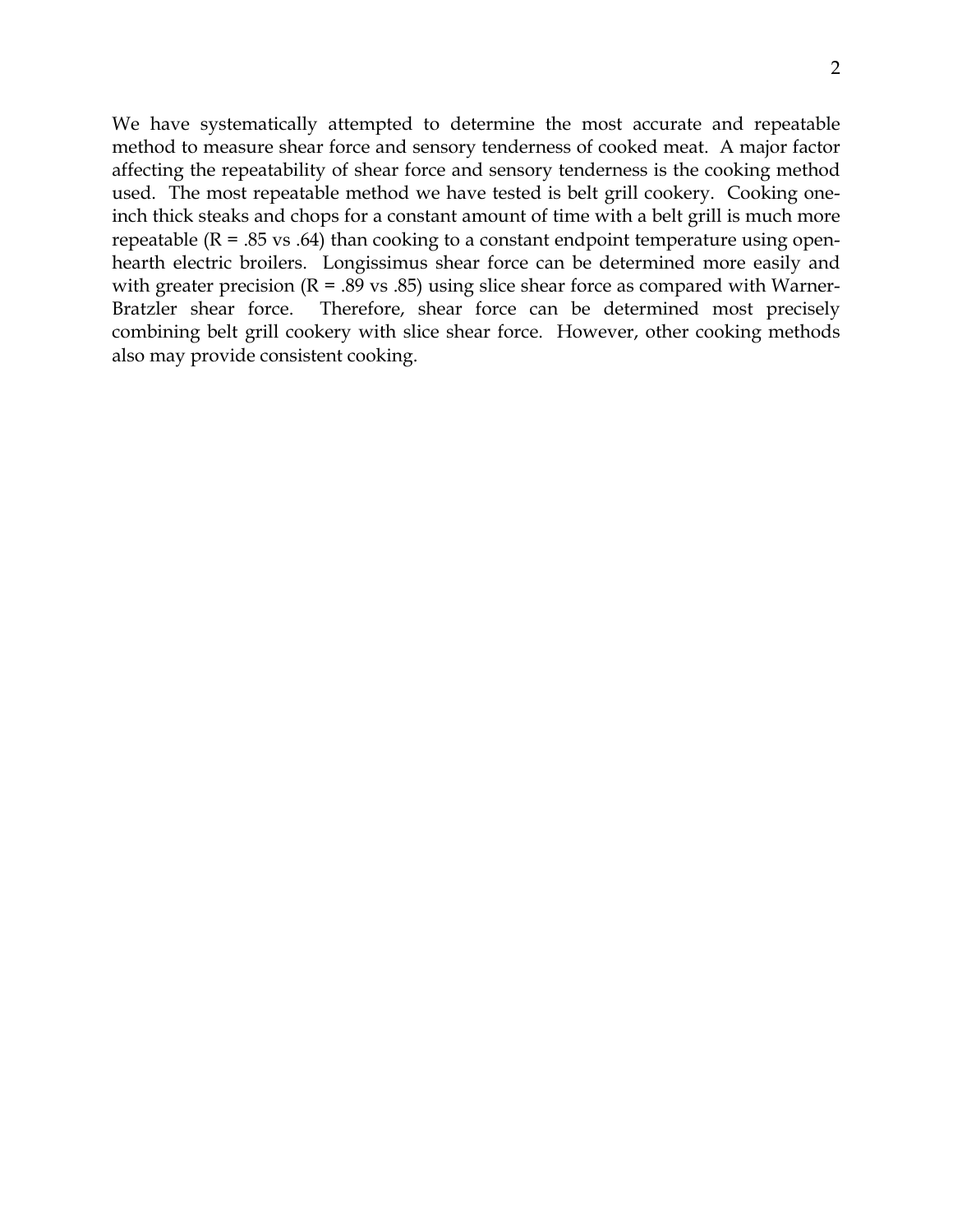### **Belt Grill Cookery**

- 1. If meat is to be aged before evaluation, cuts should be vacuum packaged and held at 0 to 3°C during transportation and storage.
- 2. To achieve the most accurate cookery with a belt grill, steak thickness must be precisely controlled. The easiest way to ensure uniform steak thickness is to freeze (-20°C) a muscle or muscle section at the end of the aging period and subsequently cut one-inch thick steaks from the frozen sections using a band saw. Muscles or muscle sections should be frozen individually without stacking (rather than after boxing) to ensure uniform, rapid freezing.
- 3. Internal temperature of the sample at the initiation of cooking can affect tenderness, thus, this variable must be standardized. Frozen samples should be thawed at 2 to 5°C until an internal temperature of 2 to 5°C is reached. For 1 inch thick steaks, the time frame is approximately 24 to 36 hours (thawing time depends largely on the ratio of frozen meat to refrigerator/cooler size). During thawing, avoid steak overlap and stacking to improve the consistency of the thawing process. Internal temperature of steaks should be verified prior to cooking.
- 4. Steaks should be cooked to a final internal temperature of 71°C using a belt grill (TBG-60 Magigrill, MagiKitch'n Inc., Quakertown, PA). The belt grill should be operated as follows: preheat =  $149^{\circ}$ C, top heat =  $163^{\circ}$ C, bottom heat =  $163^{\circ}$ C, height of gap = 2.16 cm, and cook time = 5.5 min. (These settings should be tested to ensure 71°C end point is reached on average).
- 5. After the steaks exit the belt grill, they should be held at room temperature for postcooking temperature rise to be completed. During post-cooking rise, a needle thermocouple should be inserted into the geometric center of the steak and postcooking rise monitored with a hand-held thermometer (Cole-Parmer, Vernon Hills, IL). The maximum temperature, which occurs about 2 min after the steak exits the belt grill, should be recorded as the final cooked internal temperature.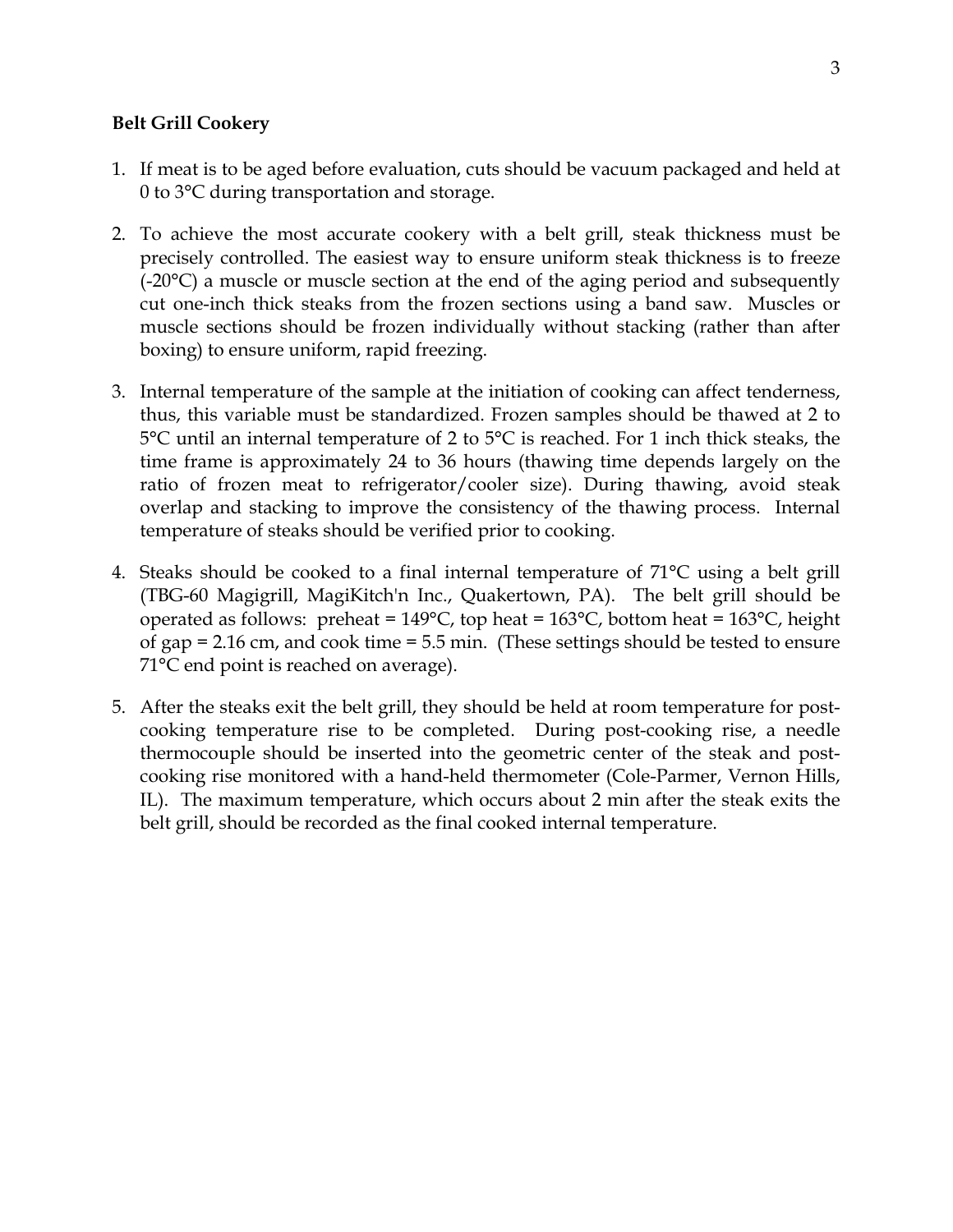# **Longissimus Slice Shear Force Measurement**

Slice shear force has been developed and validated only for longissimus. We are currently developing slice shear force procedures for other muscles.

- 1. Within 1 to 2 minutes after cooking, a 1-cm-thick, 5-cm-long slice should be removed from the lateral end of each steak parallel to the muscle fibers.
	- a) A cut should be made across the width of the longissimus at a point about 2 cm from the lateral end of the muscle.
	- b) Using a sample sizer, a second cut should be made across the longissimus parallel to the first cut at a distance 5 cm from the first cut.
	- c) Using a knife that consists of two parallel blades spaced 1 cm apart, two parallel cuts should be simultaneously made through the length of the 5 cm long steak portion at a 45° angle to the long axis of the longissimus and parallel to the muscle fibers. This results in a slice 5 cm long and 1 cm thick, parallel to the muscle fibers.
- 2. The slice should be sheared perpendicular to the muscle fibers using an electronic testing machine equipped with a flat, blunt-end blade (thickness 1.016 mm, cutting edge beveled to a half-round, the spacers providing the gap for the cutting blade to slide through should be 2.032 mm thick). The crosshead speed should be set at 500 mm/min.

The equipment needed to conduct slice shear force can be obtained as a complete four piece kit from:

Attn: George Anderson Gessford Machine Shop 701 West South Street Hastings, NE 68901 800-829-3448 Slice Shear Force Kit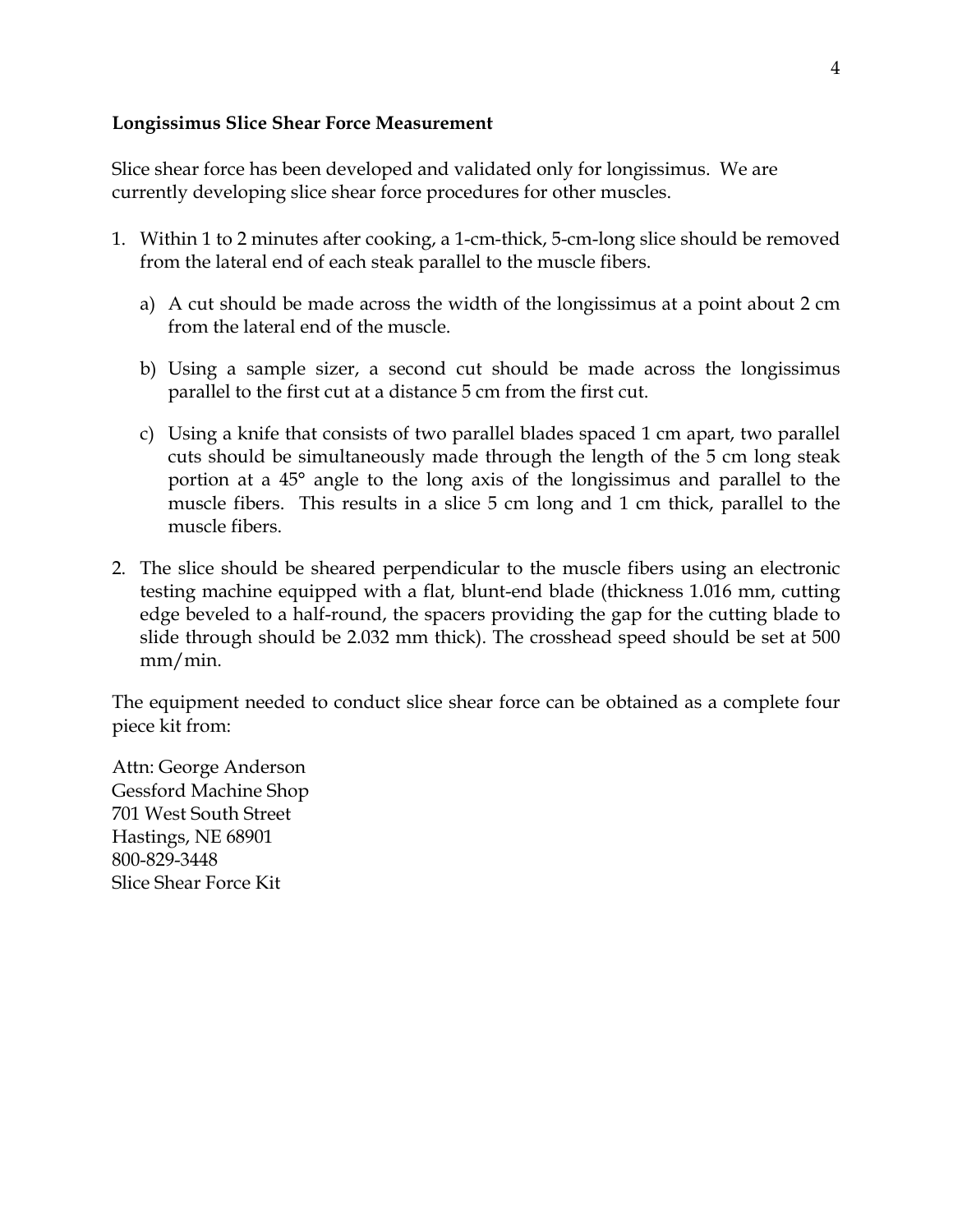# **Open-Hearth Electric Broiler Cookery**

- 1. If meat is to be aged before evaluation, cuts should be vacuum packaged and held at 0 to 3°C during transportation and storage.
- 2. To achieve the most accurate cookery with an open-hearth electric broiler, steak thickness should be precisely controlled. The easiest way to ensure uniform steak thickness is to freeze (-20°C) a muscle or muscle section at the end of the aging period and subsequently cut one-inch thick steaks from the frozen sections using a band saw. Muscles or muscle sections should be frozen individually without stacking (rather than after boxing) to ensure uniform, rapid freezing. If steaks are hand cut, care should be taken to ensure uniform steak thickness and steaks should be vacuum-packaged and frozen individually without stacking (rather than after boxing) to ensure uniform, rapid freezing.
- 3. Internal temperature of the sample at the initiation of cooking can affect tenderness, thus, this variable must be standardized. Frozen samples should be thawed at 2 to 5°C until an internal temperature of 2 to 5°C is reached. For 1 inch thick steaks, the time frame is approximately 24 to 36 hours (thawing time depends largely on the ratio of frozen meat to refrigerator/cooler size). During thawing, avoid steak overlap and stacking to improve the consistency of the thawing process. Internal temperature of steaks should be verified prior to cooking.
- 4. Minimize time steaks are out of the refrigerator before cooking for inserting thermocouple wire. See AMSA (1995) for details on thermocouple wire insertion.
- 5. Samples should be cooked to an internal temperature of 40°C, flipped, and cooked to a final internal temperature of 71°C.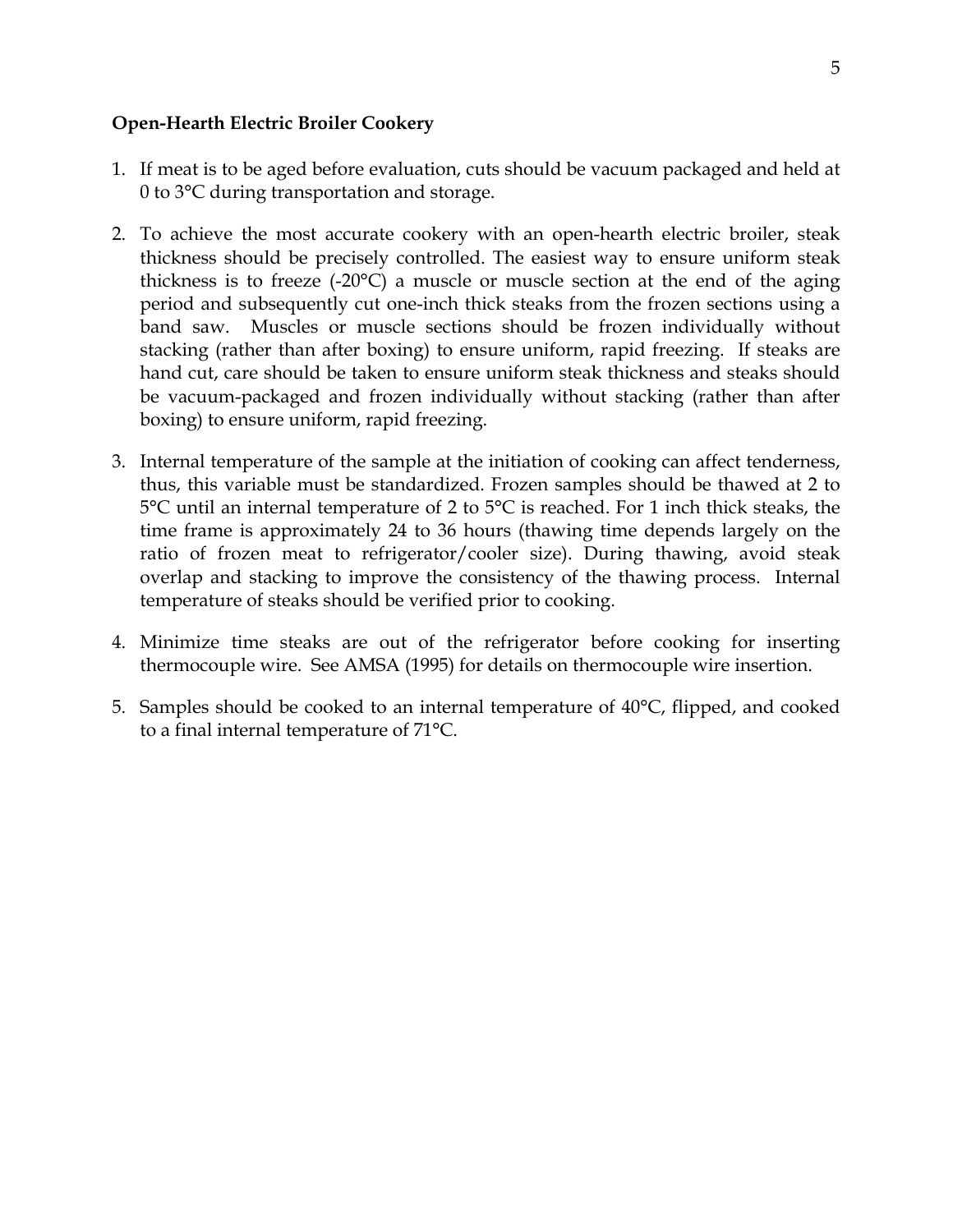#### **Warner-Bratzler Shear Force Measurement**

- 1. After cooking, steaks should be chilled overnight at 2 to  $5^{\circ}$ C before coring.
- 2. Round cores should be 1.27 cm in diameter and removed parallel to the longitudinal orientation of the muscle fibers so that the shearing action is perpendicular to the longitudinal orientation of the muscle fibers. Cores can be obtained using a handheld coring device or an automated coring device. Coring devices must be in good condition and sharp or the core diameters will vary and result in increased variation in shear values.
- 3. A minimum of six cores should be obtained from each steak. Cores that are not uniform in diameter, have obvious connective tissue defects or otherwise would not be representative of the sample should be discarded. If steaks are chilled, cores should be kept refrigerated (2 to 5°C) until they are sheared. All values obtained should be used for mean calculation, unless visual observation indicates some reason that value should be discarded (e.g., a piece of connective tissue).
- 4. Shear each core once in the center to avoid the hardening that occurs toward the outside of the sample.
- 5. Shearing must be done by using a Warner-Bratzler shear machine or an automated testing machine with a WBS attachment and crosshead speed set at 200 to 250 mm/min. Warner-Bratzler shear blade specifications include: 1) blade thickness 1.016 mm, 2) vee-shaped (60 degree angle) cutting blade, 3) cutting edge beveled to a half-round, 4) corner of the vee should be rounded to a quarter-round of a 2.363 mm diameter circle, 5) the spacers providing the gap for the cutting blade to slide through should be 2.032 mm thick.
- 6. Shear tests conducted with modifications to these specifications (e.g., square holes, square meat samples, straight cutting blade, or blade edge not properly beveled) should not be referred to as Warner-Bratzler shear force.